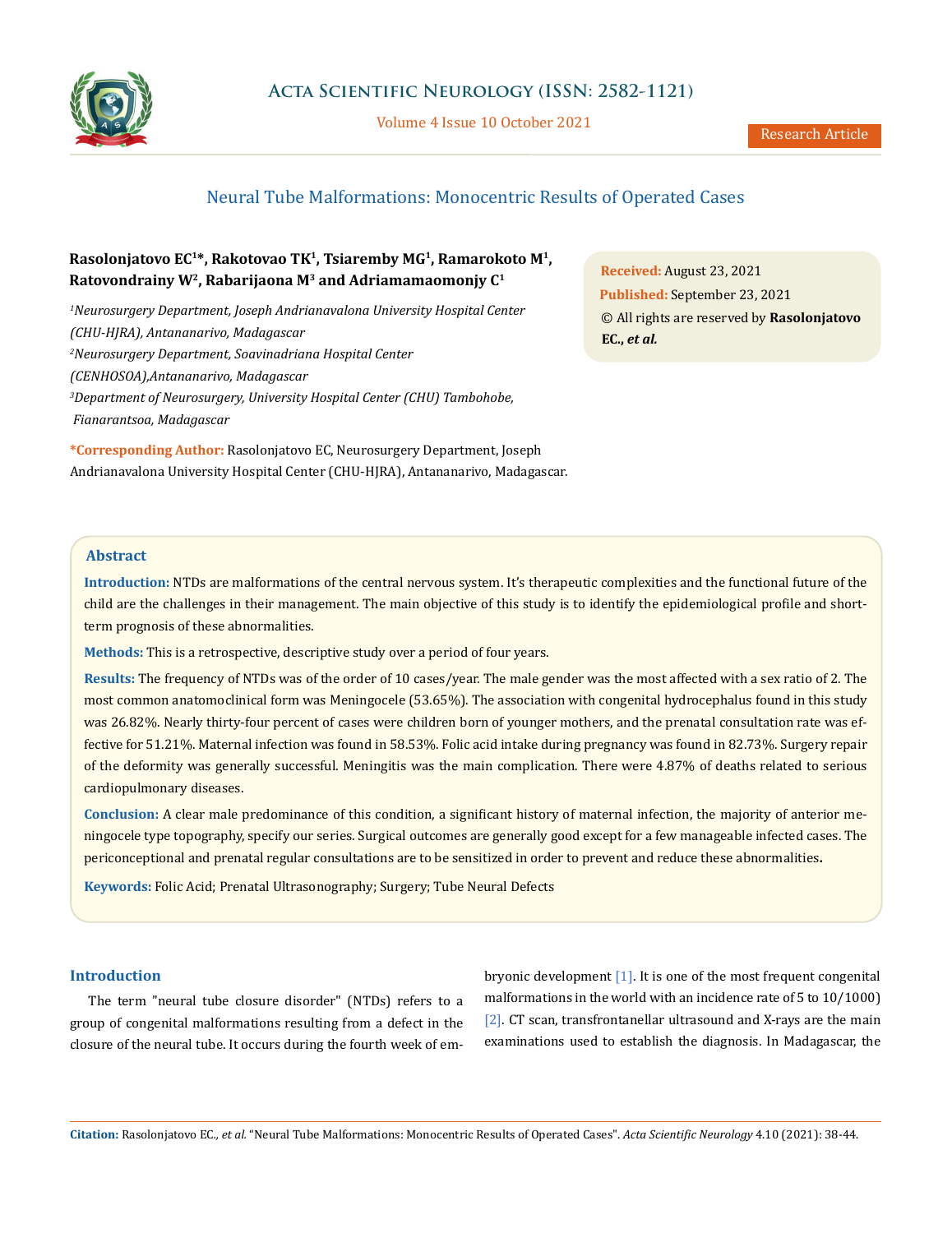management of this anomaly faces therapeutic difficulties. The insufficiency of national data concerning this pathology justifies our study whose main objective is to identify the epidemiological and therapeutic profile as well as the short-term prognosis of Neural Tube Defects or NTDs.

#### **Materials and Methods**

This is a retrospective study carried out in the neurosurgery department of the CHUA-HJRA of Antananarivo over a period of 4 years from 01 January 2012 to 01 January 2016. Our study population consisted of patients who were hospitalized in the neurosurgery department for NTDs between 1 day of life and 34 months for neural tube closure anomalies. We used data from the hospital registry, patient medical records, paraclinical examination reports, and operative reports. The collected data were entered and analyzed using a PC with XLSAT version 2007 for Windows. This was done in order to highlight the incidence, the gender, the etiological factors encountered, the anatomical forms and finally the treatments that were performed.

### **Results**

We collected 41 cases of NTD out of 1624 hospitalized pediatric population for a four year study, i.e. 2.5%. This gives an annual frequency of 10.25 cases per year and an incidence of 5 cases per 1000. The age of admission to the specialized structure varied between the first day and the first 3 months of life with a mean age of 14 days (Figure 1). A male predominance was noted with a sex ratio of 2. Prenatal discoveries could be made in 4.87%. The most frequent anatomical form was Meningocele (53.65%) followed by Myelomeningocele (36.5%, Table 1). Hydrocephalus was the most associated malformation and represented 26.82% (Table 2). Children born to mothers between 19 and 22 years of age were the most affected with a percentage of 34.14%. The average maternal age was 26.024 years (Figure 2). The majority of the mothers were multigestational for a percentage of 48.78%. In 51.21% of the cases, the mothers completed their prenatal consultations, while 34.14% were lost to follow-up and 14.63% did not do so. Folic acid intake during pregnancy was noted in 82.93% of women. In the whole series, we found 24 cases (58.53%) with the notion of fever during the first trimester of pregnancy. Five percent (5%) of the mothers had taken an anti-epileptic treatment during their pregnancy. No family cases were identified. Thirteen (13) patients (31.70%) presented with motor deficits of the lower limbs and abnormalities in their archaic reflexes. Sphincter genital disorders

were observed in 9.75%. Only 03 patients presented trophic disorders (7.31%) (Table 2).



**Figure 1:** Distribution of patients according to age of care.

| Anatomopathological<br>aspect | <b>Effective</b> | Percentage<br>(%) |
|-------------------------------|------------------|-------------------|
| Spina bifida occulta          | 01               | 2.43              |
| Meningocele                   | 22               | 53.65             |
| Encephalocele                 | 03               | 7.31              |
| Myelomeningocele              | 15               | 36.5              |
| Total                         | 41               | 100               |

**Table 1:** Distribution of NTDs according to anatomopathological form.

| <b>Existence of associated</b><br>malformations | <b>Number</b> | Percentage (%) |
|-------------------------------------------------|---------------|----------------|
| Orofacials                                      | 01            | 2.24           |
| Heart defect                                    | 01            | 2.24           |
| Digestives                                      | 04            | 9.71           |
| Lung                                            | 01            | 2,24           |
| Urological                                      | 01            | 2.24           |
| Hydrocephalus                                   | 11            | 26.82          |
| None                                            | 21            | 51.21          |
| Total                                           | 41            | 100            |

**Table 2:** Distribution of NTDs according to associated malformations.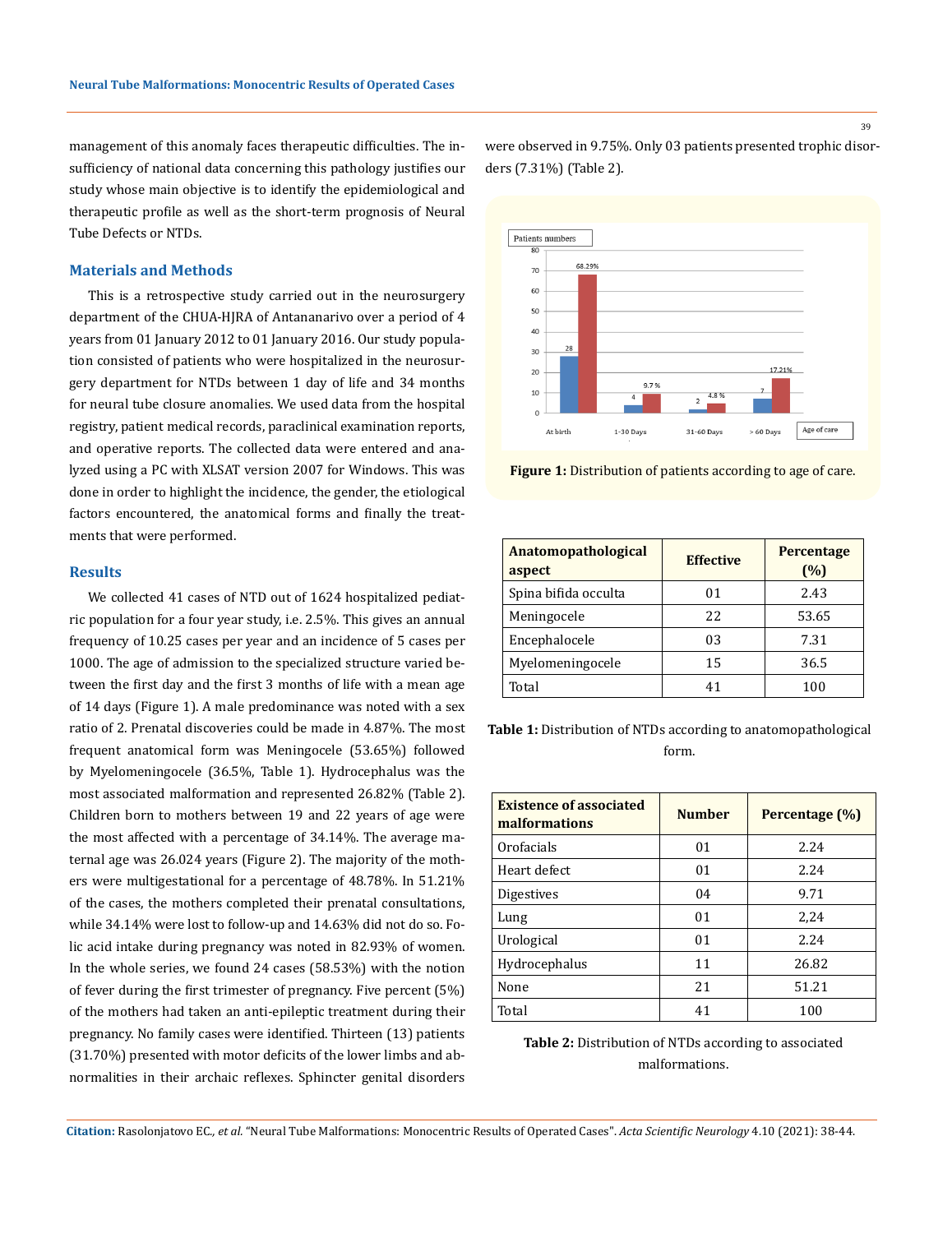

**Figure 2:** Clinical aspect of lumbar meningocele ( CHUA-HJRA-Neurosurgery Department).



40

**Figure 4:** Distribution of patients according to the location of malformation.

The majority of the anomalies were located at the ethmoido-nasal level and at the vertebral column with a percentage of 41.46% and 36.58% respectively (Figure 3). Eleven cases of rupture of the malformations (26.8%) were noted. CT scans were systematically performed in all patients with NTDs for a more precise assessment of the lesions (Figure 4). Twenty-seven patients (65.85%) had this examination. In the absence of CT scan, 06 patients received an ultrasound scan and 07 patients received a standard X-ray.

On the therapeutic side, thirty-six patients (87.80%) underwent surgery to correct the malformation. Of these, 32 patients





(81%) had a complete repair of their malformation and 04 patients (11%) had an incomplete removal. Postoperatively, 07 patients or 19.44% developed a CSF infection. Of the 41 cases of NTD observed we had 02 cases of death or 4.87% related to severe cardiopulmonary malformation. The appearance of certain neurological deficits, trophic and sphincter disorders concerned 17.83% of patients.

#### **Discussion**

The number of patients hospitalized in the Neurosurgery Department for neural tube defects during the period of our study was 41 cases out of 7387 hospitalizations, i.e. an incidence of 5 cases per 1000. This gives an annual incidence of 10.25 cases per year. Studies done in Africa on spina bifida have shown similar annual frequencies  $[3,4]$ . On the other hand, in the developed countries of the West, frequencies ranging from 0.66 to 1 per 1000 births and 4 per 1000 live births are noted [5,6]. Thus, a high frequency in developing countries could be explained by the delay in advancing on prenatal diagnosis to indicate therapeutic termination of pregnancy. A low level or even absence of folic acid intake during the periconceptual period is one of the causes  $[2]$ . The age of care in our series varied between the first day of life and 3 months, with an average age of 14.5609 days for a percentage of discovery of 68.29% from birth. These results show that the vast majority of patients are seen early enough, i.e. within 72 hours of birth. The study by Coop reached the same conclusion  $[8]$ . The delay in consultation compromises the principle of early intervention suggested by Lorber J. [9] and exposes patients to complications. This late consultation could be explained by the distance from the major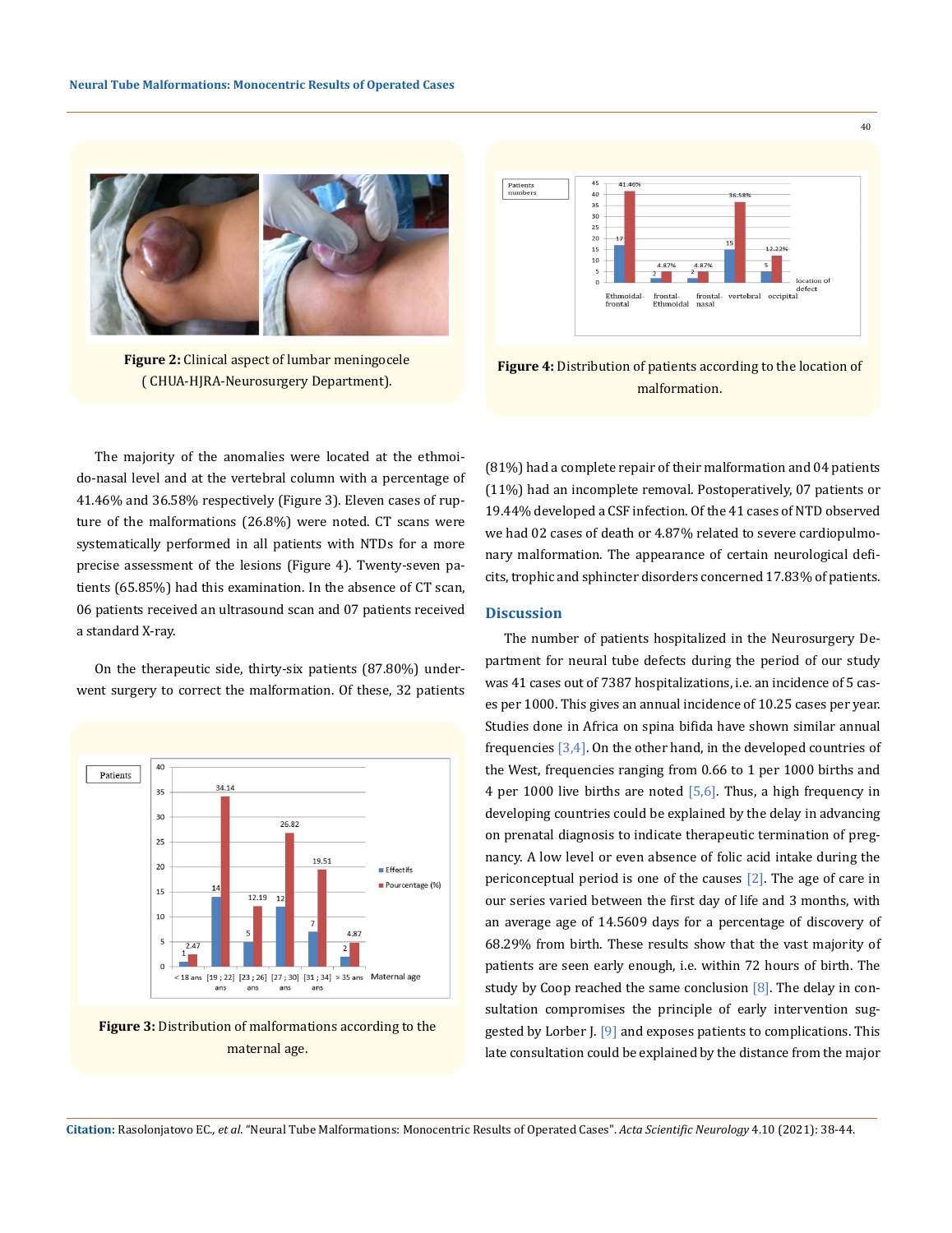specialized centers, and the fact that some parents are unaware of some aspects of the malformation.

The 41 patients were divided into 14 girls (34.14%) and 27 boys (65.85%). The sex ratio M/F was 2. Some authors have found a similar predominance [10,11].

Ante-natal diagnosis of the malformation is important to reduce the morbidity and mortality associated with it  $[3,12]$ . In our observation, only two cases of antenatal discovery were noticed. The study of G. Macé describes that the sensitivity of ultrasound varies according to gestational age and depends on the operator and the definition obtained with the apparatus used and the author concludes that the examination of the spine must be systematically carried out at the ultrasound of 22 SA. In case of difficulty in examining the fetal spine with anomaly associated with a high AFP rate, a much deeper examination will be performed by a specialized sonographer [5].

The irregular and non-existent prenatal consultations among some pregnant women, the lack of equipment in rural health centers and the lack of qualified personnel in some regions are at the origin of the delay in care.

In our study, we observed 53.65% of meningocele, 36.5% of myelomeningocele, 2 cases of lipomeningocele and no case of lipomyelomeningocele. It is thus essential to underline the importance and the place of medical imaging, particularly MRI, in the distinction and anatomical classification of this malformation.

In our series, hydrocephalus was the most common malformation found with a percentage of 26.82%. This result is almost similar to the 30.74% found by Sanoussi S [3], the 34.12% of Kabré A [8] and the 24% of Alhassane T in Mali.

No orthopedic malformations such as equine clubfoot were found, but anorectal malformations accounted for almost 9.71%. These results are almost similar to those found in Mali [10]. Fourteen of the 41 cases had no associated malformations. Thus, in daily practice, it is incumbent on health care personnel to perform a thorough and complete somatic examination, in order to detect possible malformations or associated anomalies; thus, allowing early management, while avoiding or preventing complications.

Concerning the age of the mother, in our study, the age group most concerned was that between 19 and 22 years and represented a percentage of 34.14%.

This result is in agreement with those of the literature where generally the extreme ages of 19 to 35 years are those where the predominance of NTDs is most found [14]**.**

The majority of the mothers were multigestational in 48.78%. This risk is consistent with the literature where it is noted that neural tube closure anomalies increase with the number of pregnancies and deliveries [15].

Only 51.21% of mothers had completed their prenatal visits. Thirty-four percent of the mothers had not completely achieved their prenatal visits and 14.63% had not performed any prenatal visits. Our results are not consistent with the literature. According to Oumar B [16] and N'Diaye [17], the majority of mothers did not attend prenatal consultations, whereas 95% do in developed countries [18].

Concerning the intake of folic acid during pregnancy in the context of prenatal consultations, it was noted that 82.93% of women took folic acid during their pregnancy.

In 58.53%, i.e. 24 cases, we found the notion of fever during pregnancy without being able to pinpoint the exact period of this febrile attack. In 95.12% of cases, no mother had taken antiepileptic treatment during her pregnancy. Our study did not find any history of NTD in the siblings or in either parent. According to Lorber J [9], the risk of recurrence in the same family is estimated at about 3% (between 2 and 5 depending on the study) after the birth of an affected child, between 3 and 10% after 2 affected children, 12% after 3 affected children and 25% after 4 affected children.

At the time of admission of the patients, the general health condition was preserved in 63.34% of the patients, i.e. 26 cases, as opposed to 15 cases with an altered general health condition.

These results are similar to a study done in Mali by Sidi S. where out of the 62 cases studied, 15 of them presented an alteration of the general health state [19].

**Citation:** Rasolonjatovo EC*., et al.* "Neural Tube Malformations: Monocentric Results of Operated Cases". *Acta Scientific Neurology* 4.10 (2021): 38-44.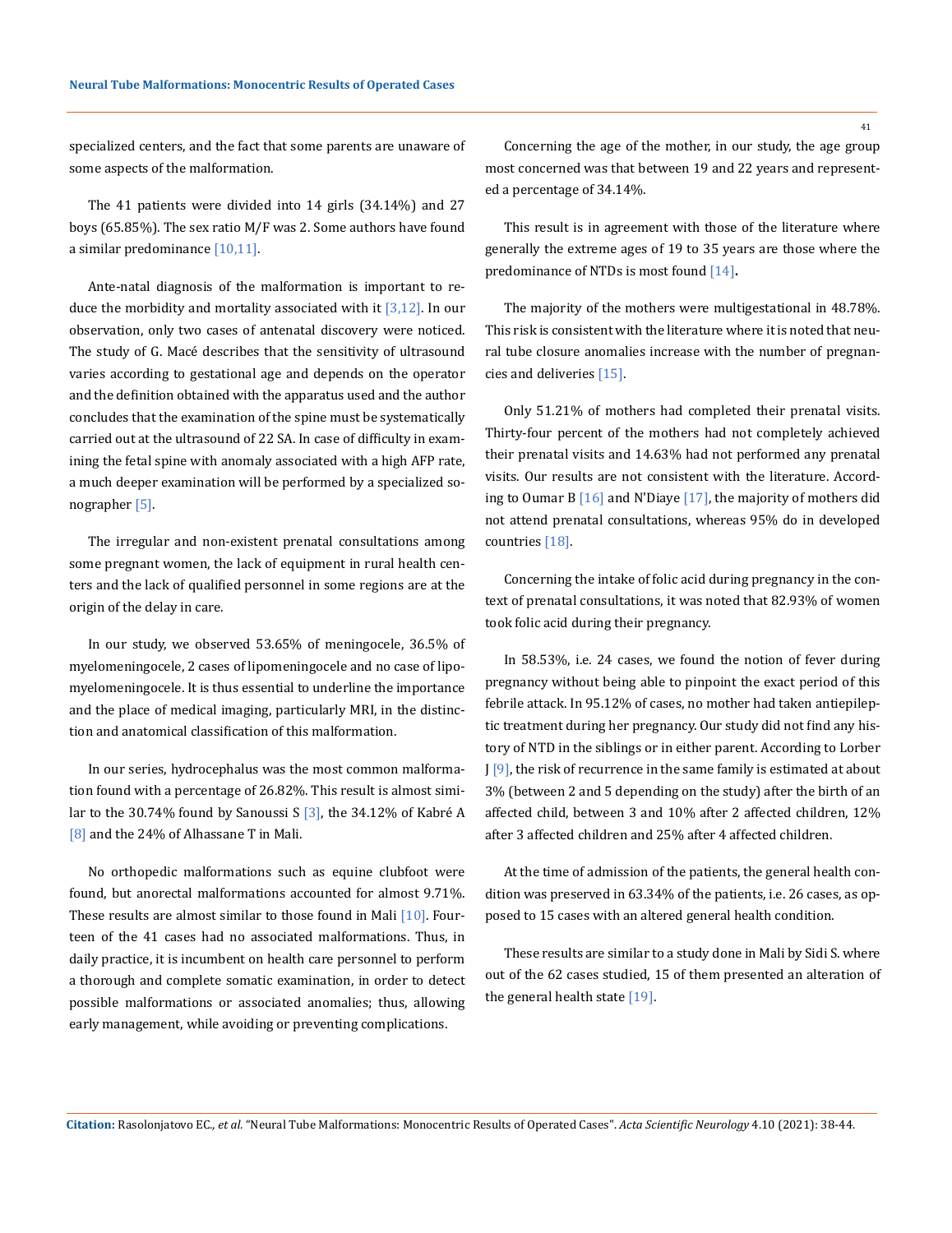Thirteen patients (13) out of the 41 patients in our study, i.e. (31.70%) had a motor deficit of the lower limbs and abnormalities in their archaic reflexes and 68.29% had a normal neurological state.

 In India, Kumar R., *et al*. [20], reported a higher result than ours, i.e. 66.5% of the patients had a motor deficit. Only 03 patients had trophic disorders (7.31%) and 38 cases or 92.68% had no disorders. Neural tube defects require multidisciplinary participation to ensure perfect urological, neurological and psychological management.

Thus, to do this, the availability of a satisfactory technical platform is essential. Our study allowed us to observe that in the majority of cases, the location of the malformation was at the ethmoidonasal level, with 17 cases observed, i.e. a percentage of 41.46%. The second most observed location was at the level of the spine with a representative percentage of 36.58%.

 Our results are not similar to those of Kabré A [8] who noted 94.62% of caudal locations with, in order of frequency, lumbosacral, lumbar, sacral, dorsolumbar, cervical and dorsal locations.

CT was the basic complementary examination in our study. A cerebral CT scan was systematically prescribed to all patients for a precise diagnosis of neural tube defects. Transfrontanellar ultrasound was prescribed in some infants in the absence of a brain scan. 06 patients (14.63%) underwent this examination, thus confirming the diagnosis and highlighting the existence of associated hydrocephalus in some patients. In a study carried out by Sidi S [19] on 62 patients, 22 patients (35.5%) were able to perform a transfontanellar ultrasound. The others who were not able to perform this examination lacked financial resources.

We were able to consult spinal X-rays in some patients; 17.07% of the patients, i.e. 07 patients, had recourse to this examination. [19] in a study carried out in Mali was able to identify 18 patients (29.1%) who had undergone a spinal radiography. The 44 others who were unable to perform this examination lacked the means to do so. Since its advent, magnetic resonance imaging (MRI) has been considered the best means of exploring vertebro-medullary and cerebral dysraphic lesions [21].

This examination, in addition to being efficient in the assessment of soft tissue lesions, is also harmless for the patients. However, it is not available in our context. In order to have complete lesion assessments to better manage cases of NTDs in our context, we have highlighted the fact that in 39.02% of the cases the delay in management was between the first day of life and the third month of life and represented 16 patients.

The second most observed age group was between 1 and 2 years with a percentage of 24.39%. The average age of care was 9.96 months.

In general, this delay in intervention is related to the delay in diagnosis, relative contraindications to anesthesia such as: low birth weight, prematurity, intercurrent infections and financial problems, given that most children with NTDs come from underprivileged areas.

In our study of 41 cases, 36 patients, or 87.80 percent, underwent surgery to correct the malformation. This rate is close to that reported by Alatis  $[8]$  (60.19%) and Sanoussi S  $[3]$ , which was 49.35% of patients operated. In our hospital, the main reason why some patients did not benefit from surgical treatment was the low socio-economic level and a lack of financial resources for management.

Concerning the evolution, 63.41% of the patients had a good evolution of clinical and paraclinical signs. Nine patients (21.95%) had a stationary evolution and in 14.63% there were recurrences. Seven patients (19.44%) developed a CSF infection after surgery. A study conducted by Sanoussi S., *et al*. [3] in their series showed a superficial infection of the surgical scar in 37.69 sometimes complicated by CSF infection.

We had 02 cases of death, i.e. 4.87% of patients with this pathology.

Ouattara O. in Ivory Coast [4] obtained 13 deaths/80 cases with a percentage of death of 16.25%. However, the multidisciplinary management of these children by a pediatrician, obstetrician-gynecologist, radiologist, neurosurgeon, and biologist has led to a considerable improvement in their condition. The major handicaps remain motor disorders and sphincter incontinence [22].

Eleven patients (30.55%) had persistence or appearance of neurological deficits, trophic and sphincter disorders a few weeks after their surgery. Nevertheless, the long-term follow-up after dis-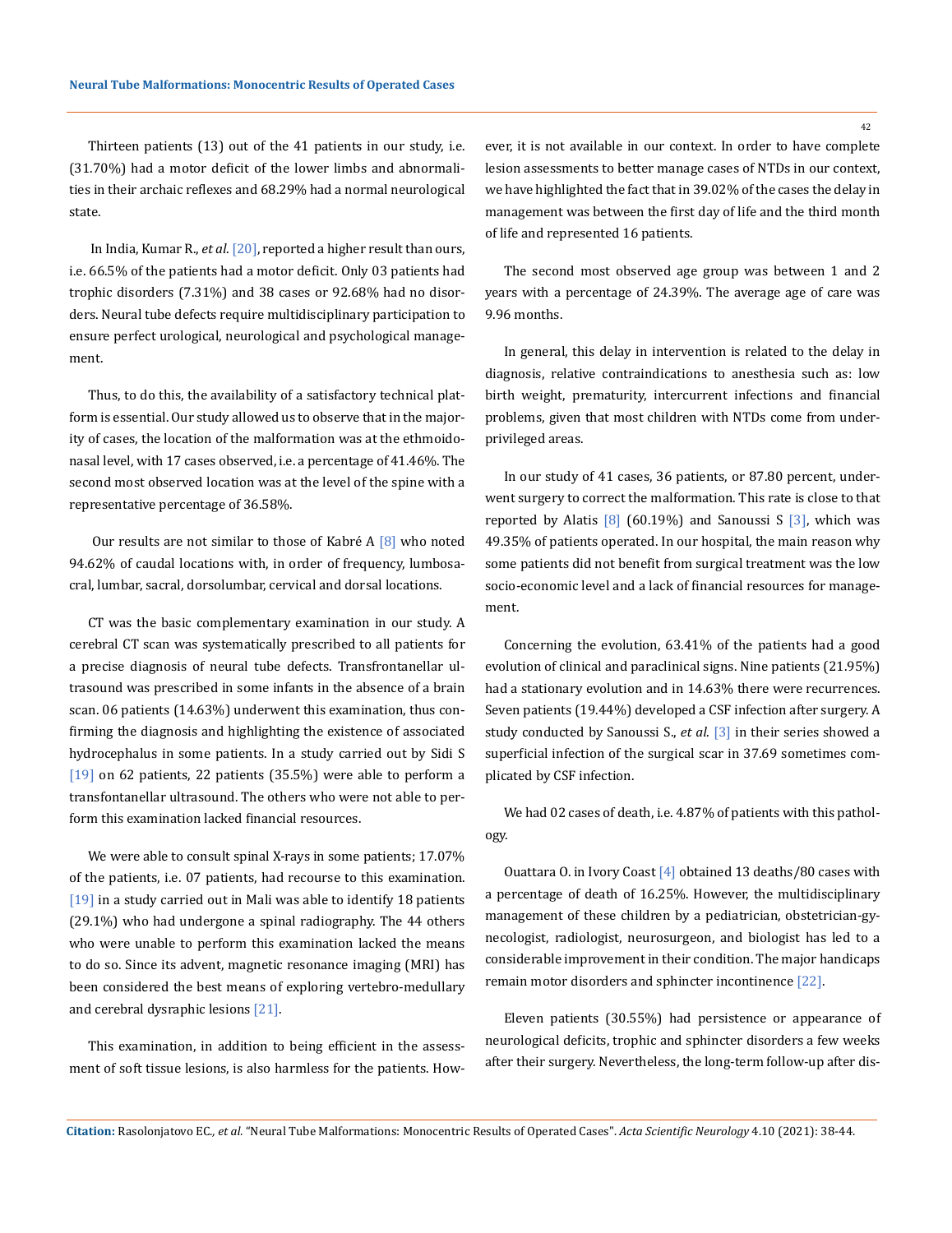charge from hospital was difficult. This is due to the fact that after the surgical treatment the follow-up protocol is poorly respected by the patients. Many patients who are discharged do not return for follow-up consultations and are lost to follow-up.

## **Conclusion**

This study carried out in the neurosurgery department of the CHU - HJRA allowed us to identify the epidemiological profile and the etiological factors of NTDs. The predominance of males was demonstrated in our study. There are factors related to the occurrence of neural tube defects such as multiparity, young age, a high maternal age, a notion of infection during pregnancy and the absence of folic acid intake. She also reminded us that the anatomoclinic forms are dominated by Meningocele and Myelomeningocele. The CT scan was the best and first confirmatory imaging test available to us. The main treatment was neurosurgical. The most common complications were CSF infection and hydrocephalus. This prognosis during our study was sometimes difficult to establish because of the loss of sight of the patients and the insufficiency of technical platforms. Folic acid intake is recommended for the prevention of NTDs. The realization of antenatal diagnosis through the practice of ultrasound could lead to early discovery of cases of neural tube defects. The availability of adequate technical facilities in the health centers remains one of the key points in the process of improving the management and follow-up of these diseases.

Periconceptional folic acid intake, adequate treatment of maternal infection, and systematic screening for NTDs during obstetrical ultrasound constitute the minimum and mandatory prescriptions during the prenatal consultation.

### **Bibliography**

- 1. Copp AJ., *et al*[. "Neural tube defects--disorders of neurulation](https://pubmed.ncbi.nlm.nih.gov/24009034/)  [and related embryonic processes".](https://pubmed.ncbi.nlm.nih.gov/24009034/) *Wiley Interdisciplinary Re[views: Developmental Biology](https://pubmed.ncbi.nlm.nih.gov/24009034/)* 2.2 (2013) :213-227.
- 2. Botto LD., *et al*. "Neural-tube defects". *[The New England Jour](https://pubmed.ncbi.nlm.nih.gov/10559453/)nal of Medicine* [341.20 \(1999\): 1509-1519.](https://pubmed.ncbi.nlm.nih.gov/10559453/)
- 3. Sanoussi S., *et al*[. "Malformations du tube neural au Niger : à](http://www.santetropicale.com/Resume/124805.pdf)  [propos de 387 cas en 10 ans ; Plaidoyer pour un traitement](http://www.santetropicale.com/Resume/124805.pdf)  [préventif par l'acide folique en période Périconceptionelle".](http://www.santetropicale.com/Resume/124805.pdf)  *[Medecine d'Afrique noire](http://www.santetropicale.com/Resume/124805.pdf)* 48.12 (2001): 510-515.
- 4. Ouattara O., *et al*[. "Les myélomeningocèles en Afrique : cas de](http://www.santetropicale.com/Resume/74404.pdf)  la Cote d'ivoire". *[Medecine d'Afrique](http://www.santetropicale.com/Resume/74404.pdf)* 44.7 (1997): 402 404.
- 5. Macé G., *et al*[. "Anomalies neurologiques fœtales. Diagnostic](https://www.em-consulte.com/article/66730/anomalies-neurologiques-foetales-diagnostic-prenat)  prénatal échographique". *[EMC Gynécologie/obstétrique](https://www.em-consulte.com/article/66730/anomalies-neurologiques-foetales-diagnostic-prenat)* 335.7 [\(2007\): 5-031-A-33.](https://www.em-consulte.com/article/66730/anomalies-neurologiques-foetales-diagnostic-prenat)
- 6. Van Allen M., *et al*[. "Recommendations on the use of folic acid](https://pubmed.ncbi.nlm.nih.gov/8221478/)  [supplementation to prevent the recurrence of neural tube de](https://pubmed.ncbi.nlm.nih.gov/8221478/)fects". *[Clinical Teratology Committee, Canadian College of Medi](https://pubmed.ncbi.nlm.nih.gov/8221478/)cal Geneticists* [149.9 \(1993\): 1239-1243.](https://pubmed.ncbi.nlm.nih.gov/8221478/)
- 7. Alatise OI., *et al*[. "Pattern and factors affecting management](https://www.karger.com/Article/Abstract/94062)  [outcome of spina bifida cystica in Ile-Ife, Nigeria".](https://www.karger.com/Article/Abstract/94062) *Pediatric Neurosurgery* [42.5 \(2006\): 277-283.](https://www.karger.com/Article/Abstract/94062)
- 8. Copp AJ., *et al*[. "Genetics and development of neural tube de](https://pubmed.ncbi.nlm.nih.gov/19918803/)fects". *[Journal of Pathology](https://pubmed.ncbi.nlm.nih.gov/19918803/)* 220.2 (2010): 217-230.
- 9. [Lorber J. "The Family History Of Spina Bifida Cystica".](https://pediatrics.aappublications.org/content/35/4/589) *Pediatrics* [35 \(1965\): 589-595.](https://pediatrics.aappublications.org/content/35/4/589)
- 10. Van Allen MI., *et al*[. "Evidence for multi-site closure of the](https://pubmed.ncbi.nlm.nih.gov/8267004/)  neural tube in humans". *[American Journal of Medical Genetics](https://pubmed.ncbi.nlm.nih.gov/8267004/)*  [\(1993\): 723-743.](https://pubmed.ncbi.nlm.nih.gov/8267004/)
- 11. Dahl M., *et al*[. "Utilization of medical care among children with](https://fluidsbarrierscns.biomedcentral.com/articles/10.1186/1743-8454-2-S1-S55)  spina bifida". *[Fluids Barriers CNS](https://fluidsbarrierscns.biomedcentral.com/articles/10.1186/1743-8454-2-S1-S55)* 2 (2005): S55.
- 12. Ingalls Th., *et al*[. "Congenital Malformations. Clinical and Com](https://pubmed.ncbi.nlm.nih.gov/14273322/)munity considerations". *[The American Journal of the Medical](https://pubmed.ncbi.nlm.nih.gov/14273322/)  Sciences* [249 \(1965\): 316-344.](https://pubmed.ncbi.nlm.nih.gov/14273322/)
- 13. Kit SA., *et al*[. "Epidemiologic and genetic aspects of Spina bi](https://pubmed.ncbi.nlm.nih.gov/20419766/)[fida and other neural tube Defects".](https://pubmed.ncbi.nlm.nih.gov/20419766/) *Developmental Disabilities [Research Reviews](https://pubmed.ncbi.nlm.nih.gov/20419766/)* 16.1 (2010): 6-15.
- 14. Vieira AR., *et al*[. "Maternal age and neural tube defects: evi](https://pubmed.ncbi.nlm.nih.gov/15768151/)[dence for a greater effect in spina bifida than in anencephaly".](https://pubmed.ncbi.nlm.nih.gov/15768151/)  *[Revista Médica de Chile](https://pubmed.ncbi.nlm.nih.gov/15768151/)* 133.1 (2005): 62-70.
- 15. Cameron M., *et al*[. "Prenatal screening and diagnosis of neural](https://pubmed.ncbi.nlm.nih.gov/19301349/)  tube defects". *[Prenatal Diagnosis](https://pubmed.ncbi.nlm.nih.gov/19301349/)* 29 (2009): 402-411.
- 16. Cavalli P., *et al*[. "Inositol supplementation in pregnancies at](https://pubmed.ncbi.nlm.nih.gov/18418886/)  [risk of apparently folate-resistant NTDs".](https://pubmed.ncbi.nlm.nih.gov/18418886/) *Birth Defects Re[search Part A: Clinical and Molecular Teratology](https://pubmed.ncbi.nlm.nih.gov/18418886/)* 82.7 (2008): [540-542.](https://pubmed.ncbi.nlm.nih.gov/18418886/)

**Citation:** Rasolonjatovo EC*., et al.* "Neural Tube Malformations: Monocentric Results of Operated Cases". *Acta Scientific Neurology* 4.10 (2021): 38-44.